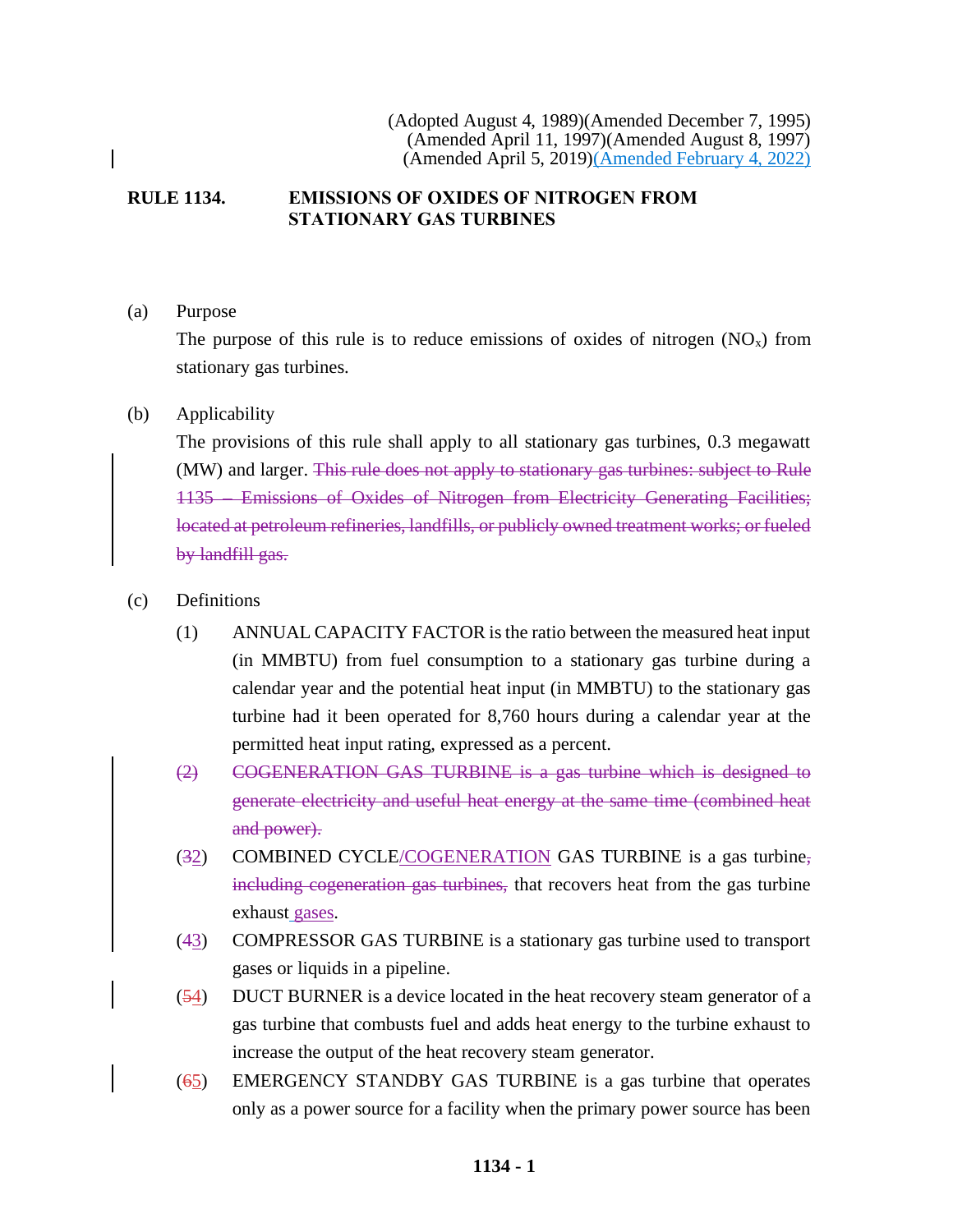rendered inoperable, except it may not be used for power interruption pursuant to an interruptible power supply agreement.

- $(c)$  (76) EXHAUST AFTER-TREATMENT is a control method for the postcombustion reduction of  $NO<sub>x</sub>$  emissions, such as selective catalytic reduction (SCR).
	- (87) EXISTING GAS TURBINE is a stationary gas turbine that is located at a non-RECLAIM  $NO<sub>x</sub>$  facility and met the following criteria was operating prior to August 4, 1989:
		- (A) Had been issued a valid permit to construct or operate by the SCAQMD, or
		- (B) Was in operation pursuant to the provisions of SCAQMD Rule  $219(b)(1)$ .
	- (8) FORCE MAJEURE NATURAL GAS CURTAILMENT is an interruption in natural gas service due to unavoidable or unforeseeable failure, malfunction, or natural disaster (not resulting from an intentional or negligent act or omission on the part of the owner or operator of a stationary gas turbine), or during an emergency when natural gas is not available, such that the fuel needs of a stationary gas turbine cannot be met with the natural gas available.
	- (9) FORMER RECLAIM  $NO<sub>x</sub>$  FACILTY is a facility, or any of its successors, that was in the  $NO<sub>x</sub>$  Regional Clean Air Incentives Market (RECLAIM) as of January 5, 2018, as established in Regulation XX, that has received a final determination notification from the Executive Officer or the owner or operator opts-out of RECLAIM, and is no longer in the RECLAIM program.
	- (10) LANDFILL is an entire disposal facility in a contiguous geographical space where solid waste is placed in or on land. A landfill may be active, inactive, or closed.
	- (10) HEALTH FACILITY has the same meaning as defined in Section 1250 of the California Health and Safety Code.
	- (11) NATURAL GAS is a mixture of gaseous hydrocarbons, with at least 80 percent methane (by volume), and of pipeline quality, such as the gas sold or distributed by any utility company regulated by the California Public Utilities Commission.
	- (12) NON-RECLAIM  $NO<sub>x</sub>$  FACILITY is a facility, or any of its successors, that was not in the NO<sub>x</sub> Regional Clean Air Incentives MarketRECLAIM as of January 5, 2018, as established in Regulation XX.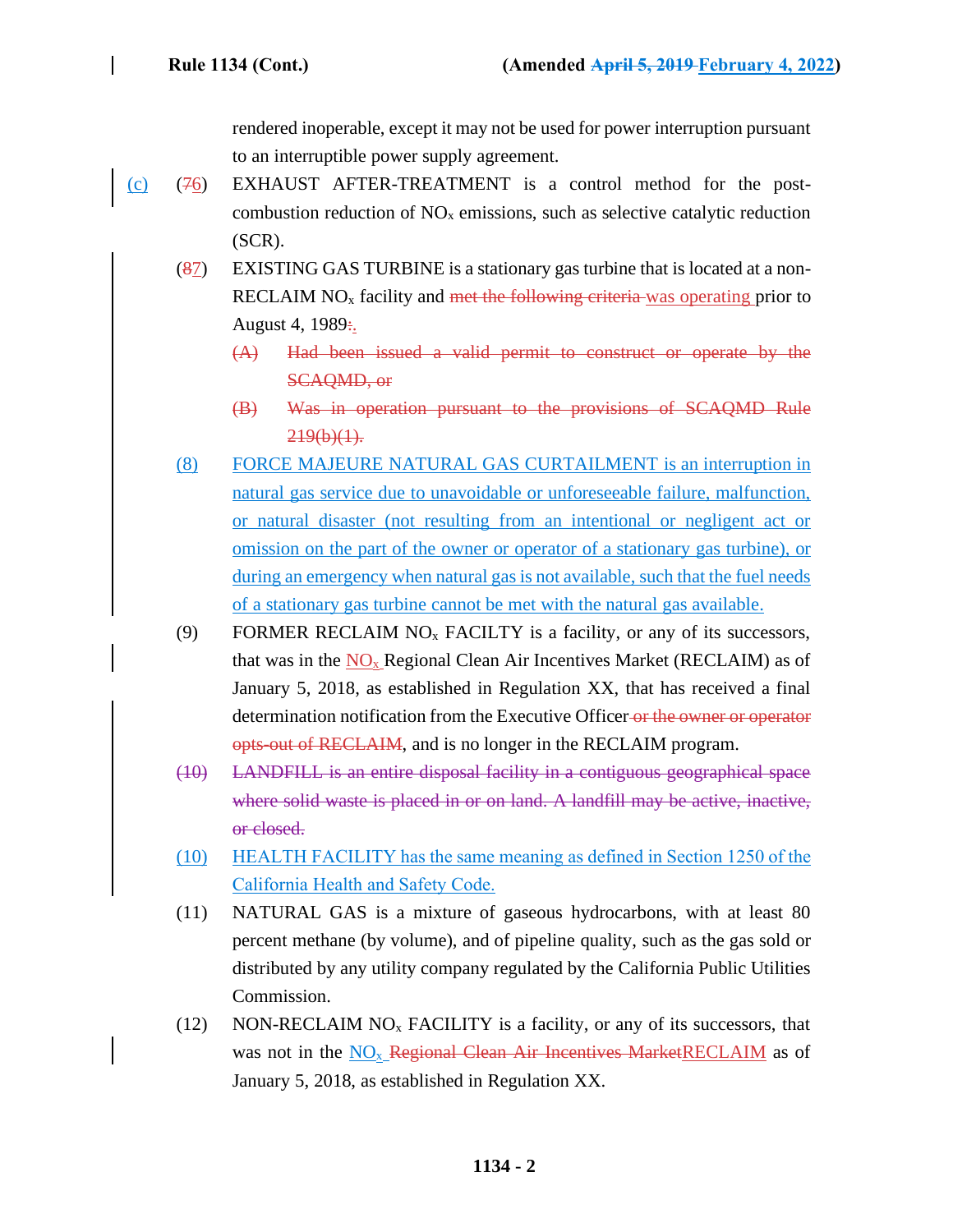- (c) (13) OXIDES OF NITROGEN  $(NO_x)$  EMISSIONS is the sum of nitric oxides and nitrogen dioxides emitted, collectively expressed as nitrogen dioxide emissions.
	- (14) OUTER CONTINENTAL SHELF is as defined in 40 CFR, Part 55 Outer Continental Shelf Air Regulations.
	- (15) PETROLEUM REFINERY is a facility identified by the North American Industry Classification System Code 324110, Petroleum Refineries.
	- $(16)$ POWER AUGMENTATION is the increase in the gas turbine shaft output
	- 15) and/or the decrease in gas turbine fuel consumption by the addition of energy recovered from exhaust heat.
	- (17) PUBLICLY OWNED TREATMENT WORKS are wastewater treatment or reclamation plants owned and operated by a public entity, including all operations within the boundaries of the wastewater and sludge treatment plant.
	- $(18)$ PRODUCED GAS is made up of organic compounds that are gaseous at
	- 16) standard temperature and pressure and are associated with the production, gathering, separation, or processing of crude oil.
	- $(19)$ RATING OF A GAS TURBINE is the continuous MW (megawatt) rating or
	- 17) mechanical equivalent by a manufacturer for a gas turbine without power augmentation.
	- $(2\theta)$ RECLAIM  $NO<sub>x</sub>$  FACILITY is a facility or its successor that was in the
	- 18) Regional Clean Air Incentives Market as of January 5, 2018, as established in Regulation XX and is still in RECLAIM on the relevant date.
	- (19) RECUPERATIVE GAS TURBINE is any combustion turbine that recovers combustion heat from the exhaust with an integrated heat exchanger (recuperator) to preheat the compressor discharge air prior to combustion.
	- $(21)$ SEWAGE DIGESTER GAS is any gas derived from anaerobic decomposition
	- 20) of organic sewage.
	- $(22)$ SHUTDOWN is the time period that begins when a stationary gas turbine
	- 21) reduces load and which ends in a period of zero fuel flow, or as otherwise defined in the SCAQMD permit to operate as defined in Rule 429.
	- $(23)$ SIMPLE CYCLE GAS TURBINE is any stationary combustion turbine that
	- 22) does not recover heat from the combustion turbine exhaust gases to heat water or generate steam.
	- $(24)$ START-UPSTARTUP is the time period that begins when a stationary gas
	- 23) turbine combusts fuel after a period of zero fuel flow and which ends when the stationary gas turbine generates electricity for sale or for any other purpose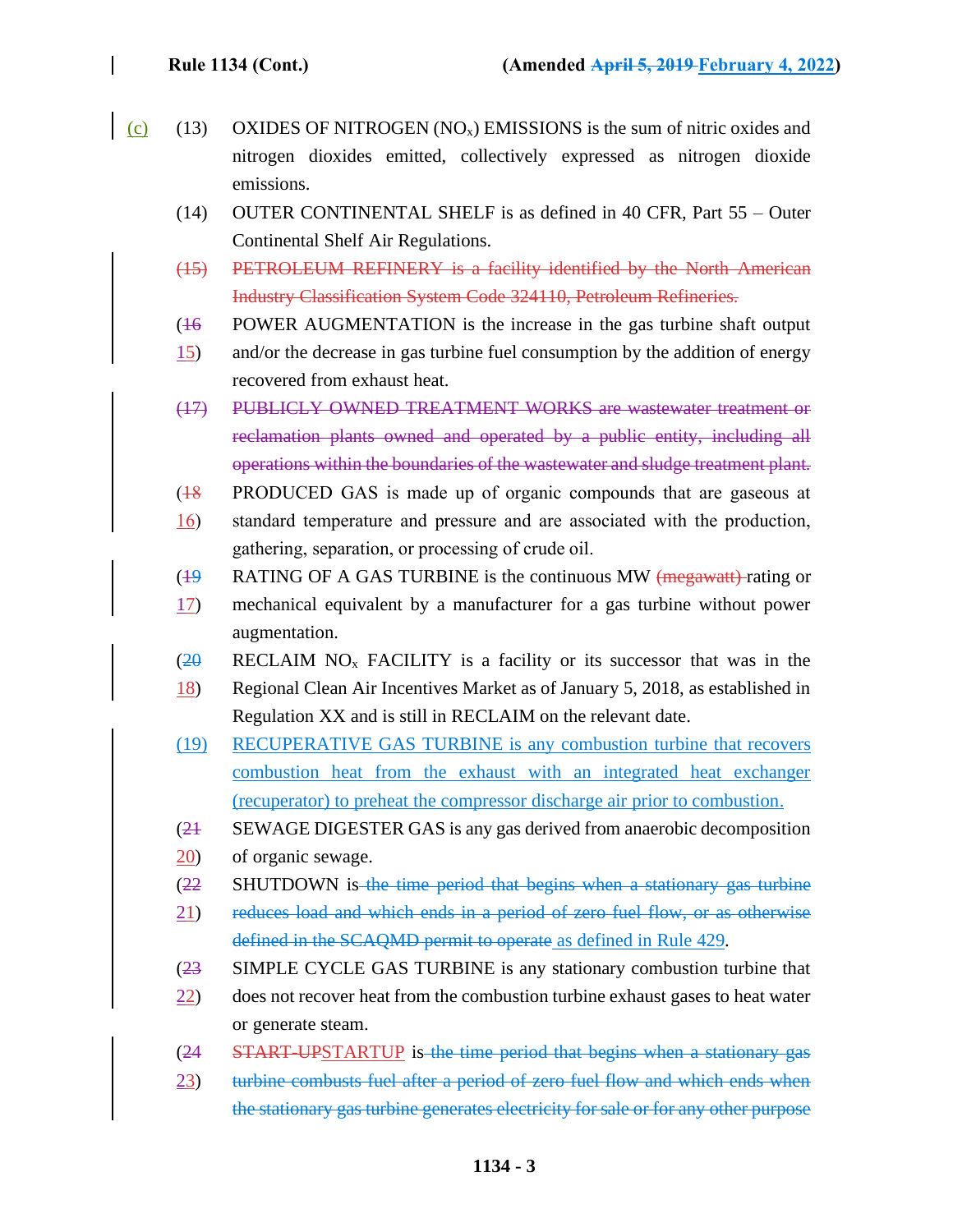including on-site use, or as otherwise defined in the SCAQMD permit to operate as defined in Rule 429.

- $(c)$   $(25$ STATIONARY GAS TURBINE is any gas turbine that is gas and/or liquid
	- 24) fueled with or without power augmentation. This gas turbine is either attached to a foundation at a facility or is portable equipment that will reside at the same location for more than 12 consecutive months. Two or more gas turbines powering one shaft shall be treated as one gas turbine.
	- (26 THERMAL STABILIZATION PERIOD is the two-hour start up time
	- 25) necessary for  $NO<sub>x</sub>$  control purposes in cogeneration cycle, combined cycle/cogeneration, recuperative, or any other applicable stationary gas turbines.
	- (27 TUNING is adjusting, optimizing, rebalancing, or other similar operations to
	- 26) a stationary gas turbine or an associated control device or otherwise as defined in the South Coast AQMD Permit to Construct or permit Permit to operateOperate. Tuning does not include normal operations to meet load fluctuations.
- (d) Emissions Limitations
	- (1) Until the existing gas turbine operates in compliance with subparagraph  $(d)(3)$ , but no later than December 31, 2023, the owner or operator of any existing gas turbine shall not operate such unit under load conditions, excluding the thermal stabilization period or other time period specified in the Permit to Construct or the Permit to Operate issued prior to August 4, 1989, which result in the discharge of oxides of nitrogen  $(NO_x)$  emissions, directly or indirectly, into the atmosphere at concentrations in excess of the following as measured pursuant to subdivision (f):

**Compliance Limit = Reference Limit** 
$$
\times \frac{EFF}{25\%}
$$

Where:

Compliance Limit  $=$  allowable NO<sub>x</sub> emissions (ppm by volume). Reference Limit  $=$  the NO<sub>x</sub> emission limit (ppm by volume) is corrected to 15 percent oxygen on a dry basis, and averaged over 15 consecutive minutes. These limits for various megawatt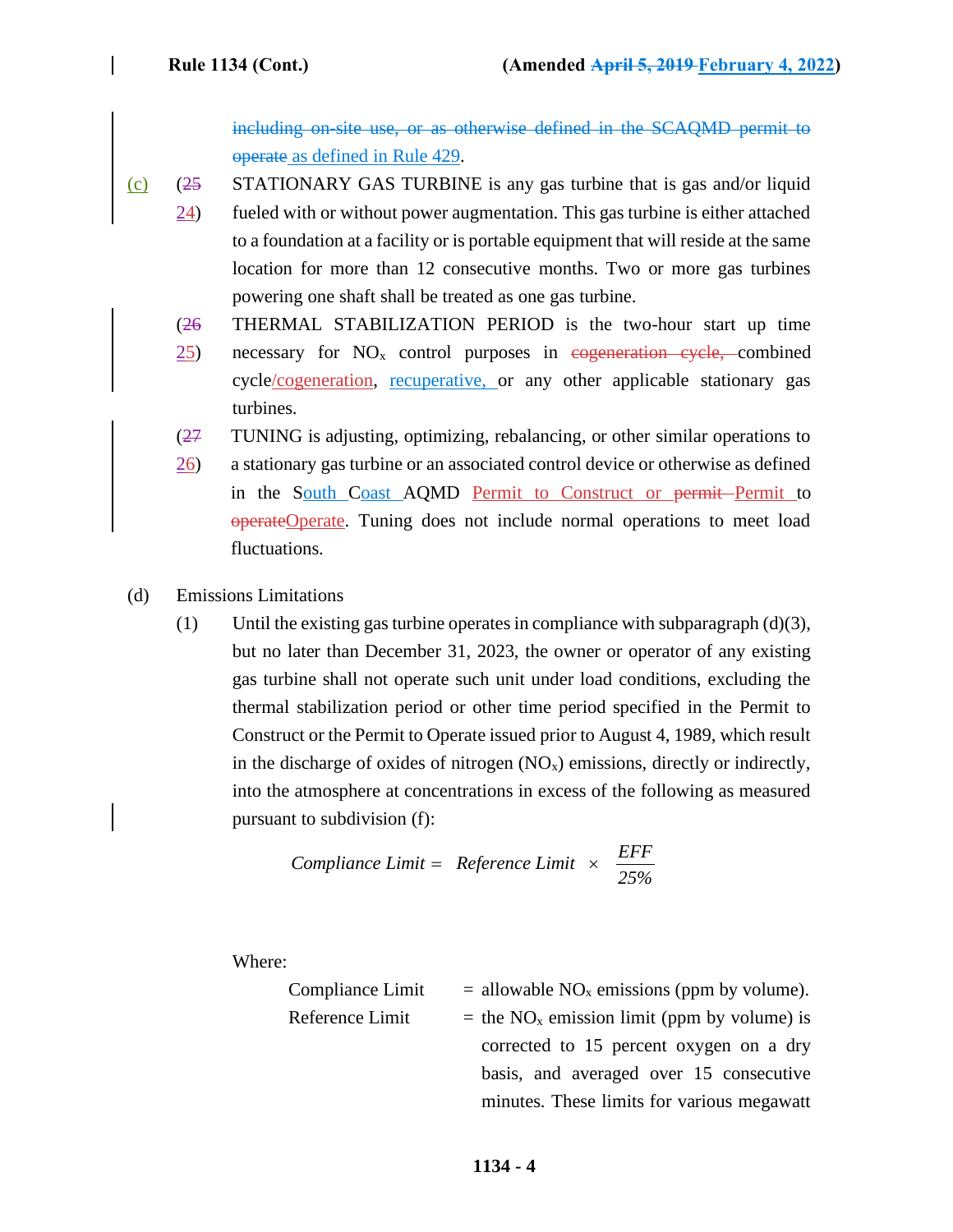ratings (continuous rating by the manufacturer without power augmentation) are as follows:

#### REFERENCE NO<sup>x</sup> LIMITS, PPM

|      | <b>Stationary Gas Turbine Size</b><br>Megawatt (MW) Rating                                                                    | Effective<br>12-31-95 |
|------|-------------------------------------------------------------------------------------------------------------------------------|-----------------------|
|      | 0.3 to Less Than 2.9 MW                                                                                                       | 25                    |
|      | 2.9 to Less Than 10.0 MW                                                                                                      | 9                     |
|      | 2.9 to Less Than 10.0 MW<br>No SCR                                                                                            | 15                    |
|      | 10.0 MW and Over                                                                                                              | 9                     |
|      | 10.0 MW and Over<br>No SCR                                                                                                    | 12                    |
|      | 60 MW and Over Combined Cycle<br>No SCR                                                                                       | 15                    |
|      | 60 MW and Over Combined Cycle                                                                                                 | 9                     |
|      |                                                                                                                               | Effective<br>4/11/97  |
|      | 2.9 to Less Than 10.0 MW Utilizing<br>Fuel Containing a Minimum of 60%<br>Sewage Digester Gas by Volume on a<br>Daily Average | 25                    |
| And, |                                                                                                                               |                       |
|      | 3413 x 100%<br><b>EFF</b><br>$=$<br>Actual Heat Rate at Higher Heat Value (HHV) of Fuel<br>(BTU/KW-HR)                        |                       |
| or,  | (Manufacturer's Rated Efficiency at<br><b>EFF</b><br>$=$<br>Lower Heating Value (LHV))                                        | X<br>HHV              |

or,

 $EFF =$  the demonstrated percent efficiency of the gas turbine only as calculated without consideration of any downstream energy recovery from the actual heat rate, (BTU/KW HR) or 1.34 BTU/HP; corrected to the HHV (higher heating value) of the fuel, as measured at peak load for that facility; or the manufacturer's continuous rated percent efficiency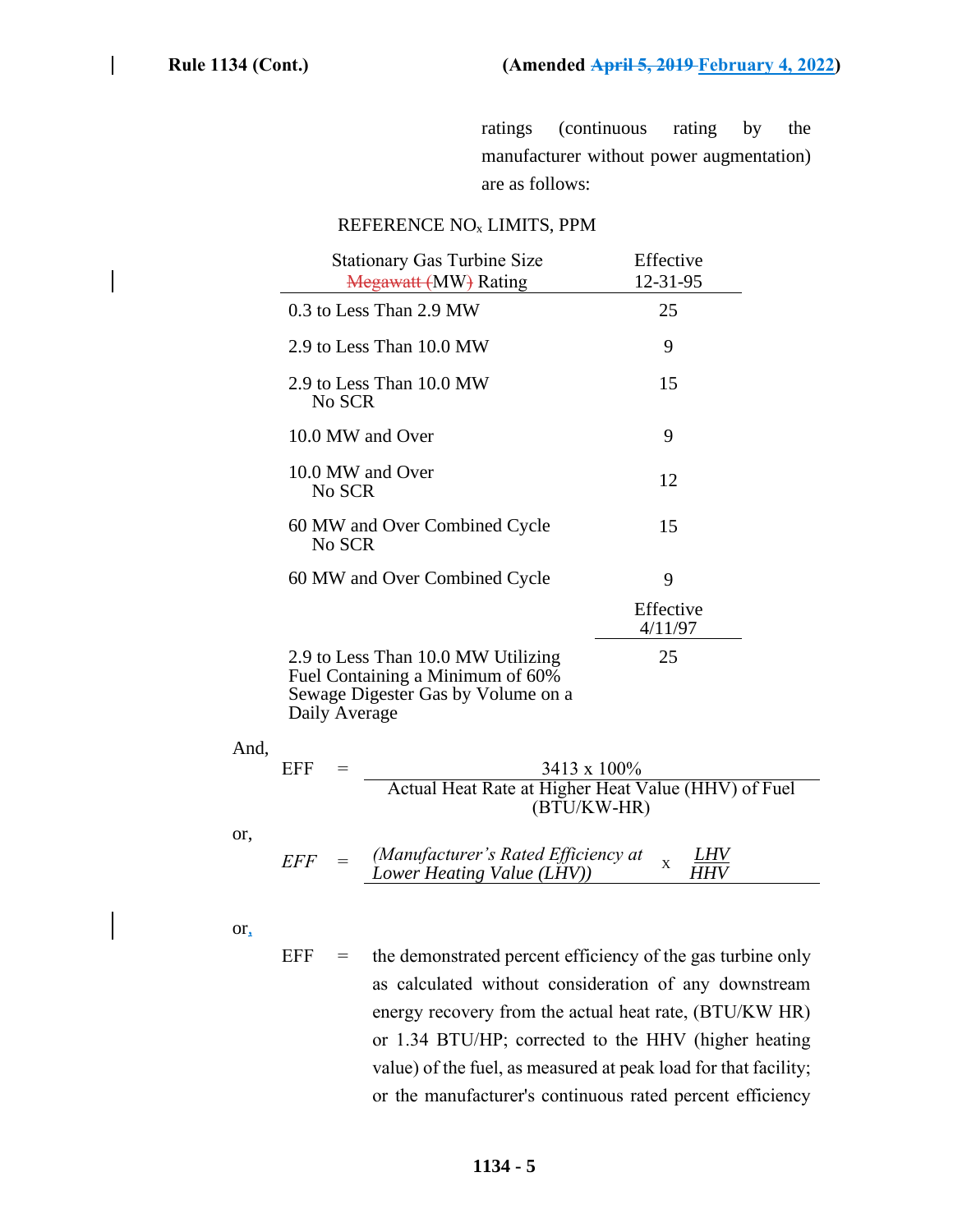(manufacturer's rated efficiency) of the gas turbine after correction from LHV (lower heating value) to the HHV of the fuel, whichever efficiency is higher. The value of EFF shall not be less than 25 percent. Gas turbines with lower efficiencies will be assigned a 25 percent efficiency for this calculation.

- (d) (2) The operator of any existing gas turbine subject to this rule shall also be subject to Regulation XIII – New Source Review if carbon monoxide  $(\overline{CO})$ emissions increase as a result of the application of  $NO<sub>x</sub>$  controls.
	- (3) Notwithstanding the exemptions contained in Rule 2001 Applicability, Table I Rules Not Applicable to RECLAIM Facilities for Requirements Pertaining to  $N\Theta_{\rm *}$  Emissions,  $\Theta$ On and after January 1, 2024, or when required by a Permit to Construct or permit Permit to operateOperate, whichever occurs first, the owner or operator of  $a_{n+1}$  stationary gas turbine, excluding compressor gas turbines, shall not operate such unit under load conditions, excluding start-up, shutdown, and tuning periods, which result in the discharge of NO<sup>x</sup> and ammonia emissions, directly or indirectly, into the atmosphere at concentrations in excess of in a manner that exceeds the following emissions limits listed in Table I. The  $NO<sub>x</sub>$  emission limits in Table I shall not apply during tuning periods, or startup and shutdown periods pursuant to Rule 429.

# **Table I: Emissions Limits for Stationary Gas Turbines**

| NO <sub>x</sub><br>(ppmv)   | (ppmy)                  |
|-----------------------------|-------------------------|
| 30                          | $\mathfrak s$           |
| $\mathcal{D}_{\mathcal{L}}$ | $\overline{5}$          |
| 2.5                         | 5                       |
| 9                           | 5                       |
| 15                          | $\overline{\mathbf{z}}$ |
| 12.5                        | 5                       |
|                             |                         |

(Corrected to 15% oxygen on a dry basis)

1 Includes recuperative gas turbines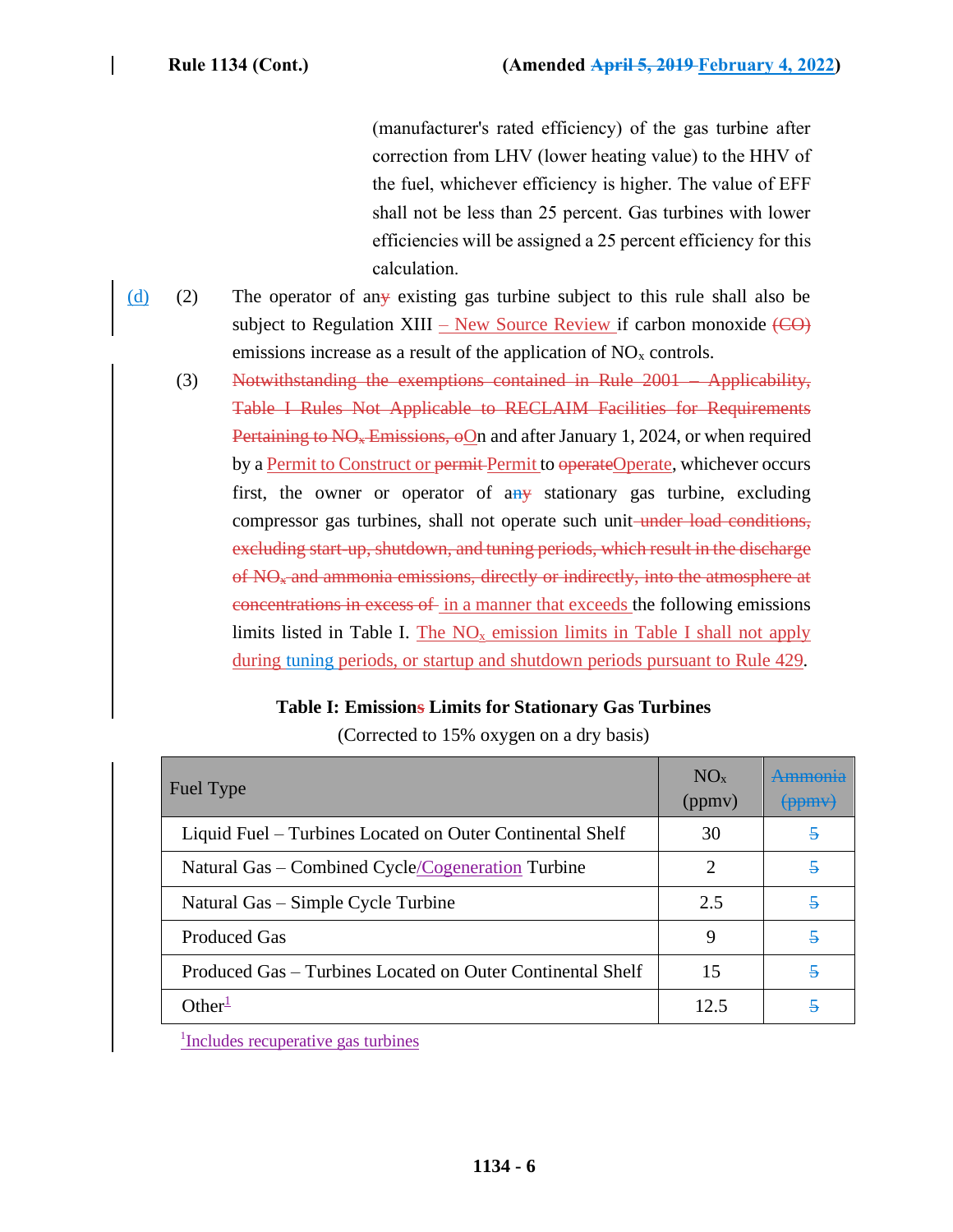- (d) (3) (A) Until an existing or replacement compressor gas turbine located at a former RECLAIM  $NO_x$  facility meets the  $NO_x$  limit specified in subparagraph  $(d)(3)(B)$ , the owner or operator shall not operate this existing compressor gas turbine in a manner that exceeds 68 ppmv  $NO<sub>x</sub>$ , corrected to 15 percent oxygen on a dry basis.
	- (4) (B) Notwithstanding the exemptions contained in Rule 2001 Applicability, Table I – Rules Not Applicable to RECLAIM Facilities for Requirements Pertaining to NO<sub>x</sub> Emissions, 24 Twenty-four months after a permit-Permit to construct Construct is issued by the Executive Officer, or 36 months after a permit-Permit to construct Construct is issued by the Executive Officer if the application was submitted by July 1, 2021, the owner or operator of a compressor gas turbine, shall not operate such the unit under load conditions, excluding startup, shutdown, and tuning periods, which result in the discharge of  $NO<sub>x</sub>$  and ammonia emissions, directly or indirectly, into the atmosphere at concentrations in excess of the  $NO<sub>x</sub>$  following emissions limits listed in Table II.

### **Table II: Emissions Limits for Compressor Gas Turbines**

(Corrected to 15% oxygen on a dry basis)

| Fuel Type                            | $NO_{x}$<br>(ppmv) | <del>Ammonia</del><br>$\left\langle \text{ppm} \right\rangle$ |
|--------------------------------------|--------------------|---------------------------------------------------------------|
| Natural Gas – Compressor Gas Turbine |                    | 40                                                            |

### (5) Start-Up, Shutdown, and Tuning

The owner or operator of a stationary gas turbine shall meet start-up, shutdown, and tuning requirements in the SCAQMD permit to operate. On and after January 1, 2024, the SCAQMD permit to operate shall include limitations for duration, mass emissions, and number of start-ups, shutdowns, and tunings.

# (46) Averaging Time

(A) Stationary gas turbines installed prior to April 5, 2019 shall comply with the averaging time requirements specified on the South Coast AQMD **permit Permit** to operate Operate as of April 5, 2019, not to exceed 3 hours.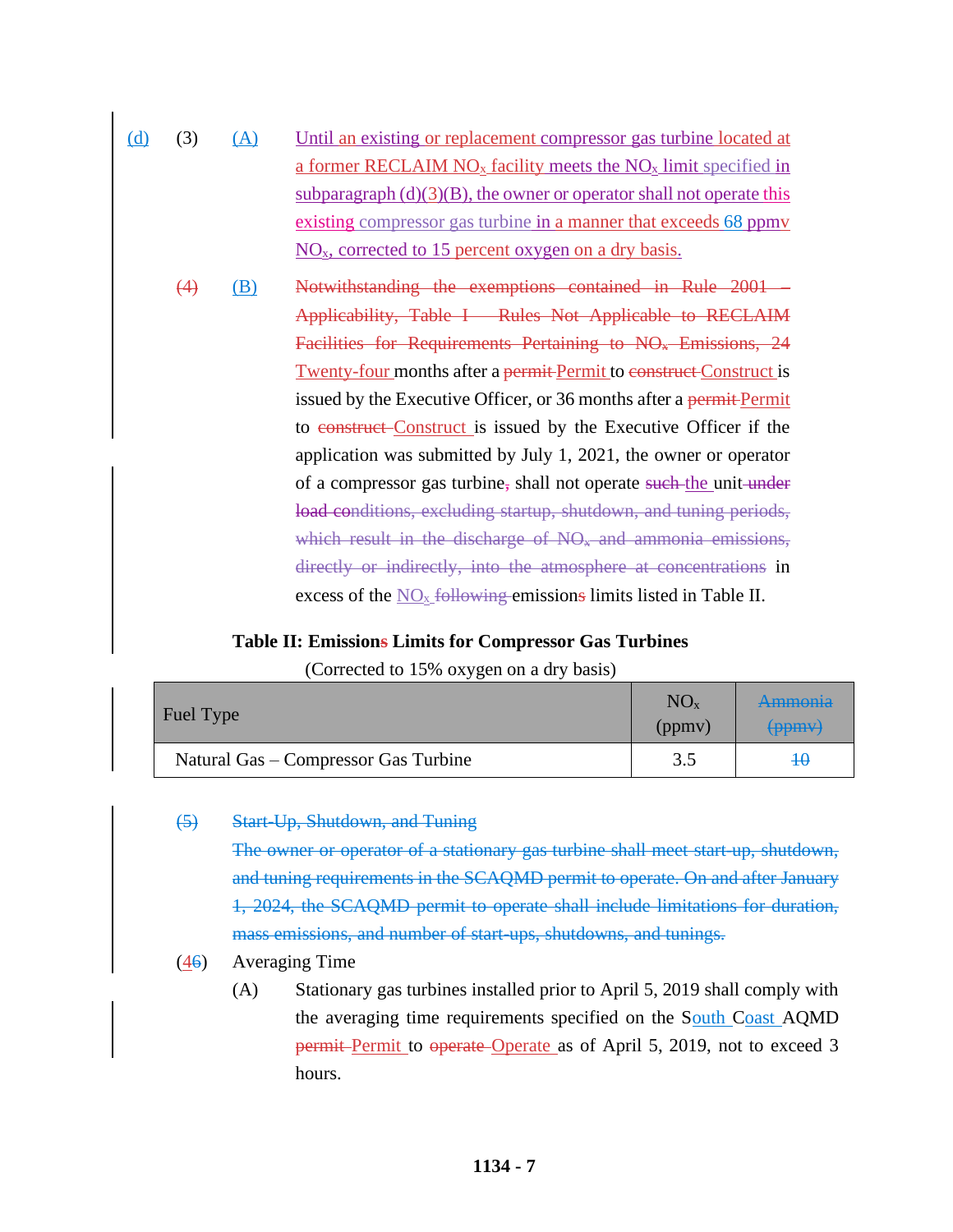- (d) (4) (B) Stationary gas turbines installed on and after April 5, 2019 shall average the  $NO<sub>x</sub>$ , and ammonia emissions limits in Table I over a 60-minute rolling average.
	- (C) Stationary compressor gas turbines installed after April 5, 2019 shall average the  $NO<sub>x</sub>$  and ammonia emissions limits in Table II over a threehour rolling average.
	- (57) Use Prohibition of Liquid Fuel

An owner or operator of a stationary gas turbine shall not burn liquid fuel in a stationary gas turbine except for:

- (A) Those located in the Outer Continental Shelf.; or
- (B) Those providing power for a health facility during a force majeure natural gas curtailment pursuant to paragraph (d)(8).
- (68) On or before July 1, 2022, the owner or operator of a stationary gas turbine shall submit an application for a permit-Permit to construct-Construct or change of permit conditions to reconcile the permit-Permit to operate-Operate with Rule 1134.
- (79) The owner or operator of a compressor gas turbine may submit a request to the Executive Officer for approval of an extension of up to 12 months to meet the  $NO<sub>x</sub>$  limits specified in paragraph (d)(4) Table II and up to an additional 36 months to meet the ammonia emission limits specified in the Permit to Construct or Permit to Operate (such request shall be considered a plan for purposes of Rules 216 – Appeals and Rule 221 – Plans).
	- (A) The owner or operator that elects to submit a request for a time extension shall submit the request at least 30 days before the compliance deadline specified in- $\frac{1}{\text{paragnah (d)(4)}}$  Table II or in the Permit to Construct or Permit to Operate.
	- (B) The owner or operator that submits a request for a time extension request shall provide the following information to the Executive Officer:
		- (i) Identification of the units for which a time extension is needed;
		- (ii) The reason(s) a time extension is needed;
		- (iii) Progress of replacing or retrofitting the compressor gas turbine(s);
		- (iv) The length of time requested;
		- (v) A demonstration that actual facility  $NO<sub>x</sub>$  emissions will decrease by at least an average of 25 percent $\frac{1}{2}$  in the two years prior to the extension request in comparison to 2017 facility  $NO<sub>x</sub>$  emissions: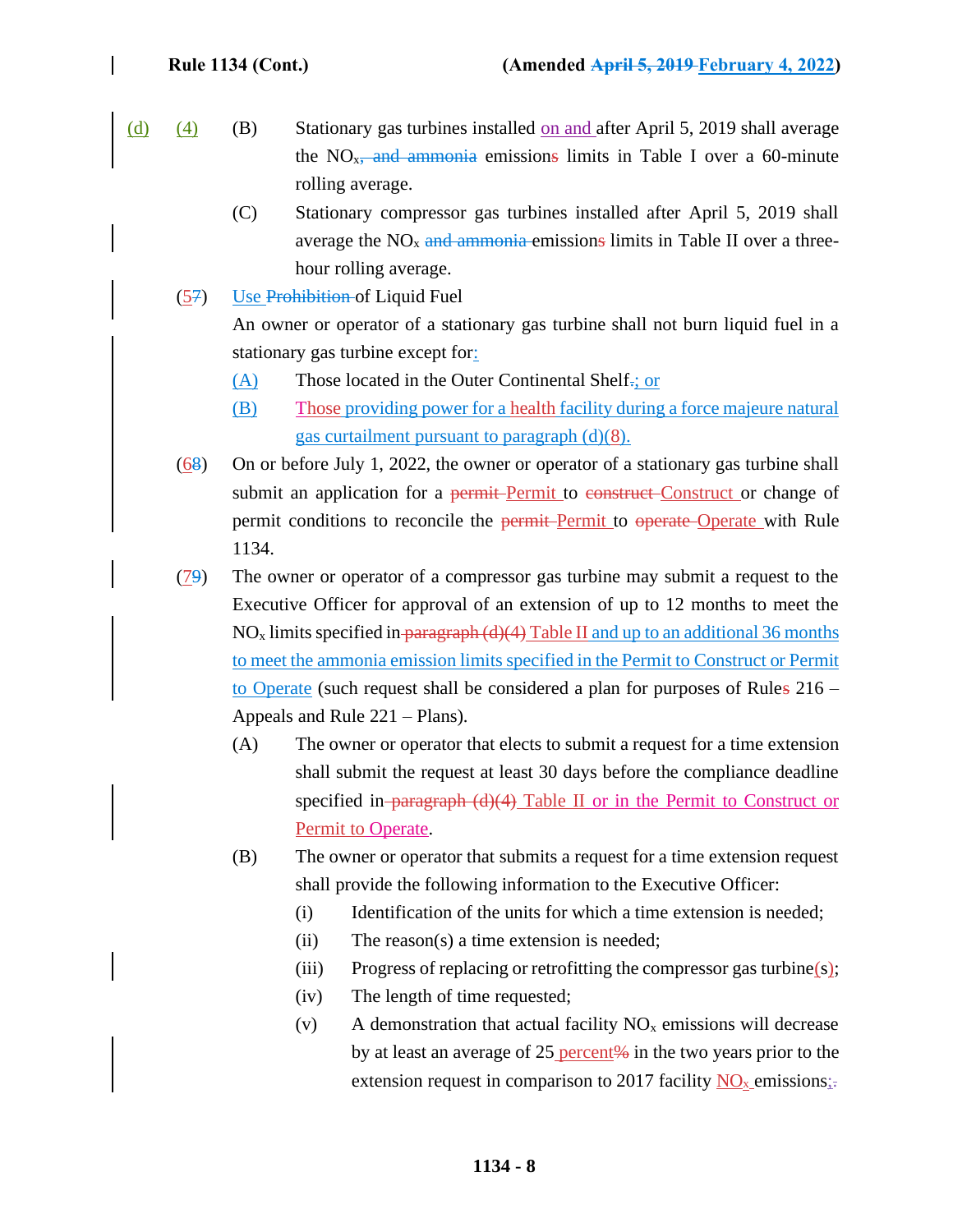- $(d)$   $(7)$   $(B)$   $(vi)$  Installation of an ammonia continuous emission monitoring system (CEMS) certified under an approved South Coast AQMD protocol, if an extension is requested beyond 12 months to comply with the ammonia emission limits in  $\frac{1}{2}$  paragraph (d)(4)the Permit to Construct or Permit to Operate;- and
	- (vii) A demonstration that use of  $a$ -the turbine being replaced or retrofitted is less than 1,000 hours annually if an extension is requested beyond 24 months to comply with the ammonia emission limits in-paragraph  $(d)(4)$  the Permit to Construct or Permit to Operate.
	- (C) The Executive Officer will approve or disapprove the request for a time extension. Approval or disapproval will be based on the following criteria:
		- (i) The owner or operator prepared the request for a time extension in compliance with subparagraphs  $(d)(9)(A)$  and  $(d)(9)(B)$  $(d)(7)(A)$  and  $(d)(7)(B)$ ; and
		- (ii) The owner or operator provided sufficient details identifying the reason(s) a time extension is needed that demonstrates to the Executive Officer that there are extenuating circumstances that necessitate additional time to complete implementation. Such a demonstration may include, but is not limited to, providing detailed schedules, engineering designs, construction plans, land acquisition contracts, permit applications, test results, and purchase orders.
	- (D) The owner or operator may appeal the rejection of the extension to the Hearing Board under Rule 216—Appeals. If the Hearing Board denies the appeal, the emissions limits must be complied with by the compliance deadline specified in paragraph  $(d)(4)$  subparagraph  $(d)(3)(B)$  or 30 days after the Hearing Board denial, whichever is later.
	- (8) Force Majeure Natural Gas Curtailment for Health Facilities An owner or operator of a stationary gas turbine at a health facility shall not be subject to the  $NO<sub>x</sub>$  emission limits specified in paragraph (d)(3) during force majeure natural gas curtailment when the use of liquid fuel is required, provided that: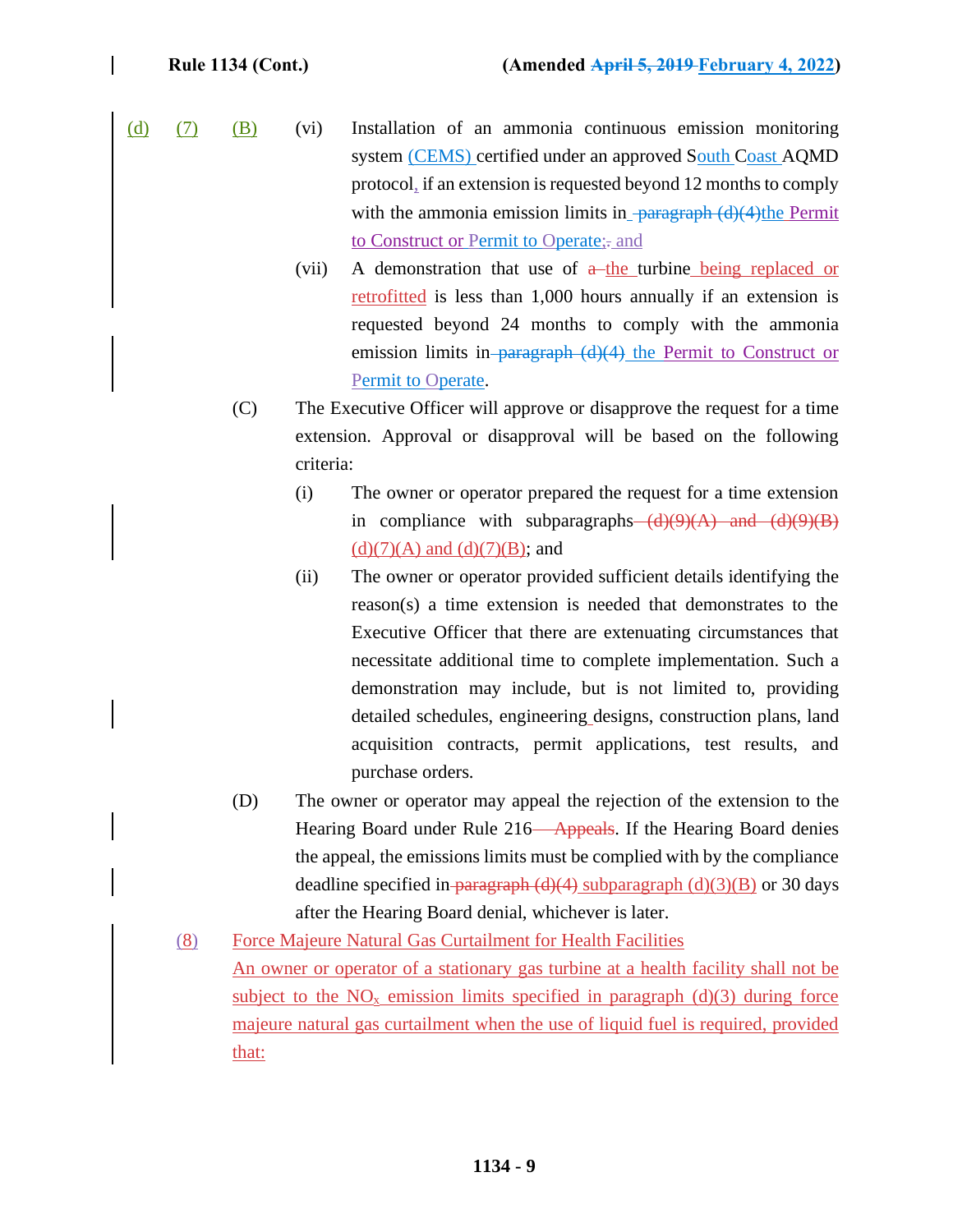| (d) | (8) | (A) | The health facility is required by the 2019 California Code of                      |  |  |
|-----|-----|-----|-------------------------------------------------------------------------------------|--|--|
|     |     |     | Regulations, Title 24, Part 3, Articles 517.29 and 517.30 to have a                 |  |  |
|     |     |     | minimum of two independent power sources;                                           |  |  |
|     |     | (B) | For each occurrence, a corporate officer shall sign an affidavit, which             |  |  |
|     |     |     | shall be maintained at the facility for a period of five years, affirming that      |  |  |
|     |     |     | liquid petroleum fuel was burned due to force majeure natural gas                   |  |  |
|     |     |     | curtailment;                                                                        |  |  |
|     |     | (C) | The Permit to Construct or Permit to Operate for the stationary gas turbine         |  |  |
|     |     |     | specifies a $NO_x$ emission limit when the stationary gas turbine burns             |  |  |
|     |     |     | liquid fuel; and                                                                    |  |  |
|     |     | (D) | The stationary gas turbine meets the $NOx$ emission limit specified in              |  |  |
|     |     |     | paragraph (d)(3) upon completion of the force majeure natural gas                   |  |  |
|     |     |     | curtailment.                                                                        |  |  |
|     | (9) |     | <b>Fuel Readiness Testing</b>                                                       |  |  |
|     |     |     | An owner or operator of a stationary gas turbine shall not be subject to the $NOx$  |  |  |
|     |     |     | emissions limits specified in paragraph $(d)(3)$ during fuel oil readiness testing, |  |  |
|     |     |     | provided that:                                                                      |  |  |
|     |     | (A) | The Permit to Construct or Permit to Operate for the stationary gas turbine         |  |  |
|     |     |     | specifies a $NOx$ emission limit and duration limits when the stationary gas        |  |  |
|     |     |     | turbine burns liquid fuel;                                                          |  |  |
|     |     | (B) | Fuel oil readiness testing only occurs after the equipment has reached the          |  |  |
|     |     |     | emission limits specified in paragraph $(d)(3)$ while firing on natural gas         |  |  |
|     |     |     | and shall commence no later than 60 minutes after achieving the emission            |  |  |
|     |     |     | limits specified in paragraph $(d)(3)$ while firing on natural gas; and             |  |  |
|     |     | (C) | Each fuel oil readiness test shall commence when the stationary gas                 |  |  |
|     |     |     | turbine switches from natural gas to liquid fuel and conclude when the              |  |  |
|     |     |     | stationary gas turbine switches from liquid fuel to natural gas.                    |  |  |
|     |     |     |                                                                                     |  |  |

(e) Monitoring and Source Testing

The owner or operator of any stationary gas turbine subject to the provisions of this rule shall perform the following actions:

(1) For Stationary gas turbines 2.9 MW and larger (continuous rating by the manufacturer without power augmentation) located at a non-RECLAIM NO<sup>x</sup> facility or a former RECLAIM  $NO_x$  facility, shall install, operate, and maintain in calibration a continuous in-stack  $NO<sub>x</sub>$  and oxygen monitoring system which meets the requirements of South Coast AQMD Rules 218 – Continuous Emission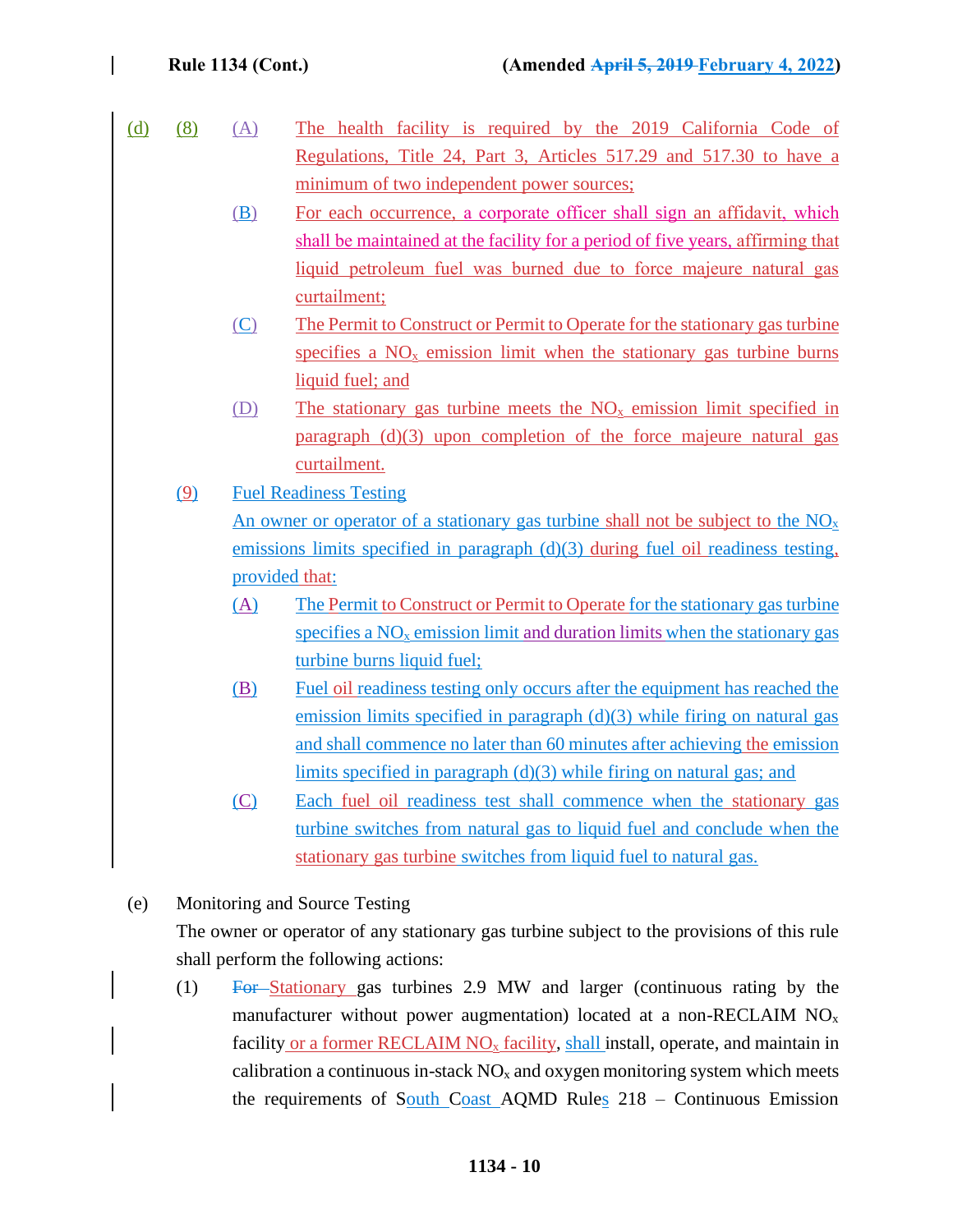Monitoring, 218.1 – Continuous Emission Monitoring Performance Specifications, 218.2 – Continuous Emission Monitoring System: General Provisions, and 218.3 – Continuous Emission Monitoring System: Performance Specifications to demonstrate compliance with the emission limits of this rule. This system shall include equipment that measures and records the following:

- (A) Flow rate of liquids or gases and the ratio of water or steam to fuel added to the combustion chamber or to the exhaust for the reduction of  $NO<sub>x</sub>$ emissions, as applicable;
- (B) Elapsed time of operation; and
- (C) Turbine output in MW.
- (e) (2) Source Testing
	- (A) The owner or operator of any existing gas turbine located at a non-RECLAIM NO<sub>x</sub> facility operating without a CEMS continuous emission monitoring system, shall provide source test information regarding the gas turbine's exhaust gas  $NO<sub>x</sub>$  concentration, and the demonstrated percent efficiency (EFF), or the manufacturer's rated EFF, if the Executive Officer determines that it is representative of the unit's EFF, and the carbon monoxide concentration as specified pursuant to paragraph (f)(1).  $NO<sub>x</sub>$  and carbon monoxide concentrations shall be in ppm by volume, corrected to 15 percent oxygen on a dry basis.
	- (B) The owner or operator of each stationary gas turbine with a catalytic control device shall conduct source testing pursuant to  $clause(e)(2)(C)(iii)$  or utilize an ammonia CEMS continuous emission monitoring system certified under an approved South Coast AQMD protocol to demonstrate compliance with the ammonia emission limit in the Permit to Construct or Permit to Operate.
	- (C) Source Test Frequency
		- (i) The owner or operator of each stationary gas turbine operating without a  $NO<sub>x</sub>$  CEMS and a catalytic control device not using an ammonia CEMScontinuous emission monitoring system and emitting 25 tons or more of  $NO<sub>x</sub>$  per calendar year shall perform  $NO<sub>x</sub>$  and ammonia source tests simultaneously to demonstrate compliance with the  $NO<sub>x</sub>$  emission limits of this rule and the ammonia emission limits in the Permit to Construct or Permit to Operate, at least once every calendar year.

### **1134 - 11**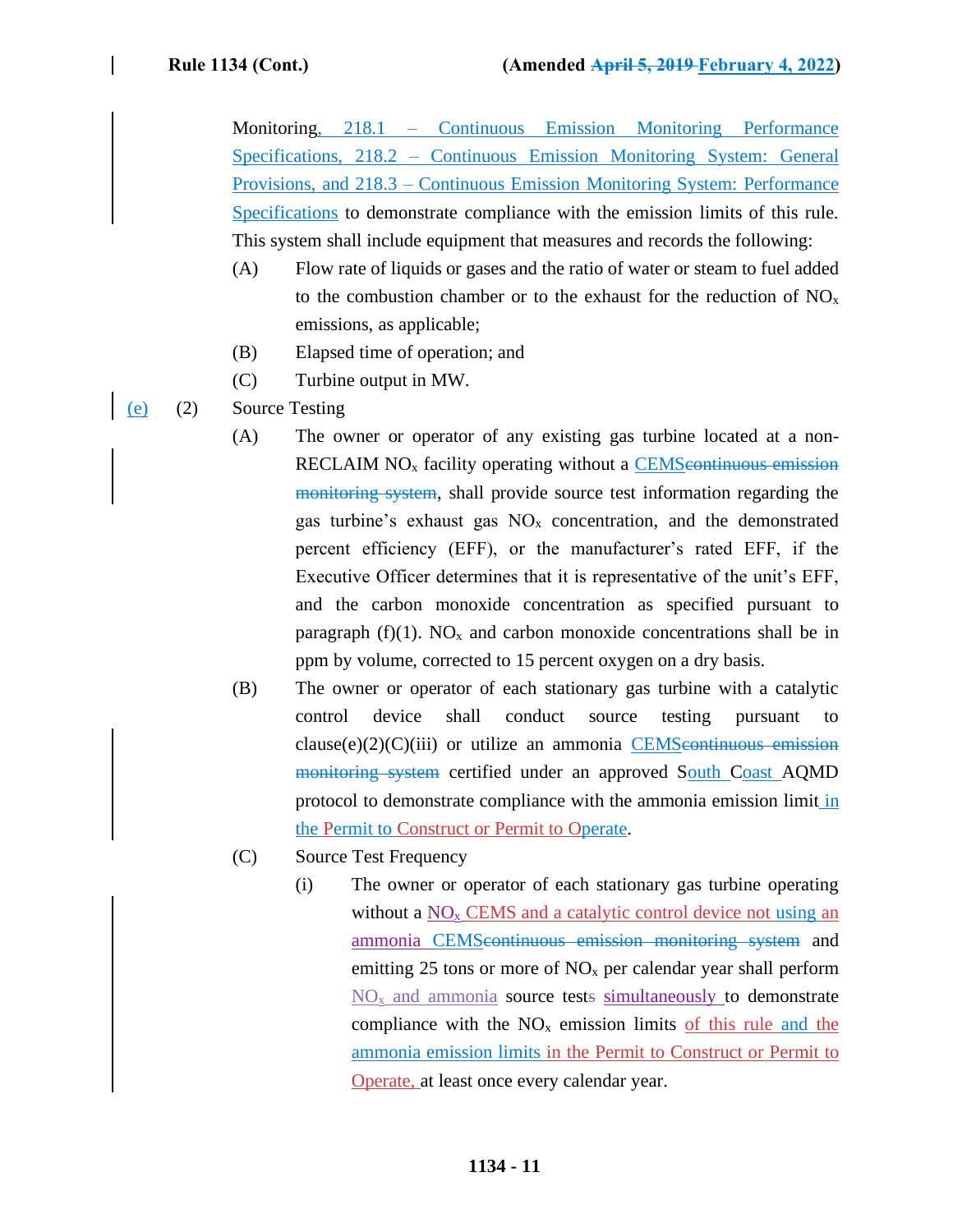- (e) (2) (C) (ii) The owner or operator of each stationary gas turbine operating without a  $NO<sub>x</sub>$  CEMS and catalytic control device not using an ammonia CEMS, continuous emission monitoring system and emitting less than 25 tons of  $NO<sub>x</sub>$  per calendar year shall perform  $NO<sub>x</sub>$  and ammonia source tests simultaneously to demonstrate compliance with the  $NO<sub>x</sub>$  emission limits of this rule and ammonia emission limits in the Permit to Construct or Permit to Operate, at least once every three calendar years.
	- (iii) The owner or operator of each stationary gas turbine with a  $NO<sub>x</sub>$ CEMS and a catalytic control device not utilizing using an ammonia CEMScontinuous emission monitoring system shall conduct an ammonia source tests quarterly to demonstrate compliance during the first  $12$  twelve months of operation of the catalytic control device and every calendar year thereafter when four consecutive source tests demonstrate compliance with the ammonia emission limit in the Permit to Construct or Permit to Operate. If a source test is failed, four consecutive quarterly source tests shall demonstrate compliance with the ammonia emissions limits prior to resuming source tests annually.
	- (iv) The owner or operator of each stationary gas turbine without a  $NO<sub>x</sub>$  CEMS and with a catalytic control device using an ammonia CEMS shall conduct a  $NO<sub>x</sub>$  source test to determine compliance with  $NO<sub>x</sub>$  emission limits, at least once every three calendar years.
	- (3) The owner or operator of each stationary gas turbine subject to Rule 1134 located at a RECLAIM  $NO<sub>x</sub>$  facility shall comply with South Coast AQMD Rule 2012 – Requirements for Monitoring, Reporting, and Recordkeeping for Oxides of Nitrogen ( $NO<sub>x</sub>$ ) Emissions to demonstrate compliance with the  $NO<sub>x</sub>$  emissions limits of this rule.
	- (4) The owner or operator of each stationary gas turbine subject to Rule 1134 located at a former RECLAIM NO<sup>x</sup> facility shall conduct monitoring and recordkeeping pursuant to SCAQMD Rule 2012 – Requirements for Monitoring, Reporting, and Recordkeeping for Oxides of Nitrogen (NOx) Emissions,excluding the following:
		- (A) Rule 2012 paragraphs (c)(3) through (c)(8), reporting and Super Compliant facilities;
		- (B) Rule 2012 subparagraphs (d)(2)(B) through (d)(2)(E), reporting and emission factors;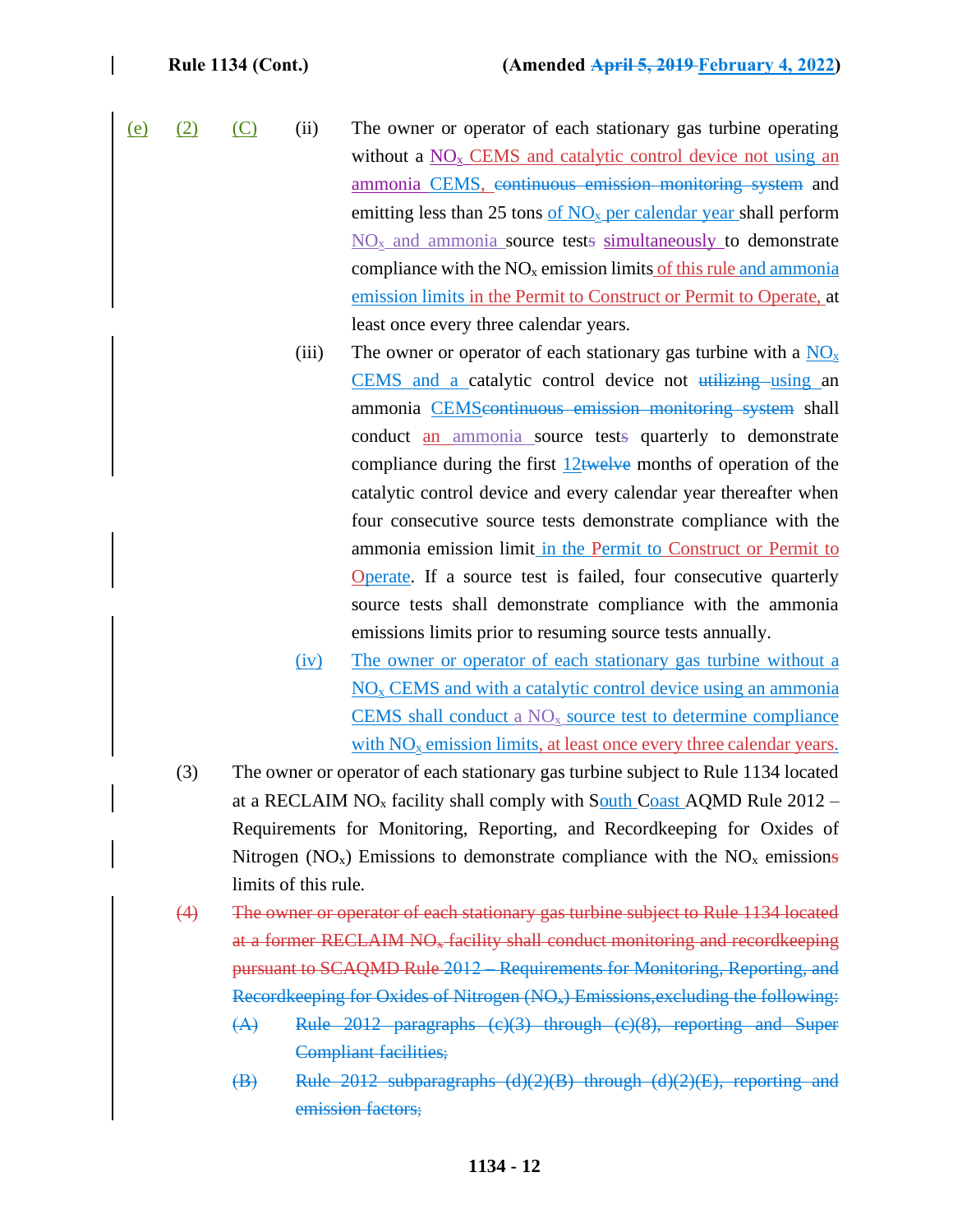- (C) Rule 2012 subdivision (e), NO<sup>x</sup> Process Units;
- (D) Rule 2012 paragraphs  $(g)(5)$  through  $(g)(8)$ , reporting;
- (E) Rule 2012 paragraphs (h)(1), (h)(2), and (h)(4) through (h)(6), reporting and mass emissions;
- (F) Rule 2012 subdivisions, (i), (k), and (l), Recordkeeping, Exemptions, and Appeals; and
- (G) Reported Data and Transmitting/Reporting Frequency requirements from Rule 2012 Appendix A – "Protocol for Monitoring, Reporting and Recordkeeping for Oxides of Nitrogen (NO<sub>\*</sub>) Emissions."

# (f) Test Methods

The following may be used by the Executive Officer to verify the concentrations of  $NO<sub>x</sub>$ , ammonia, carbon monoxide  $(CO)$ , and oxygen subject to the provisions of this rule. Emissions determined to exceed any limits established by this rule through either of the following shall constitute a violation of this rule.

- (1) South Coast AQMD Test Methods 3.1, 5.3, 7.1, 10.1, 100.1, and 207.1, and U.S. EPA Test Methods 10 and 17, or any method deemed to be equivalent by the Executive Officer and approved by CARB and U.S. EPA.
- (2) Data obtained from a **CEMS** continuous emissions monitoring system, which is installed and properly operated according to paragraph  $(e)(1)$  of this rule and as approved by the Executive Officer.
- (3) Emissions determined to exceed any limits established by this rule through the use of any of the above-referenced test methods shall constitute a violation of the rule.
- (g) Recordkeeping

The owner or operator of a stationary gas turbine shall comply with the following provisions effective on and after July 5, 2019:

- (1) All records shall be maintained at the facility for a period of two years and made available to South Coast AQMD staff upon request.
- (2) Maintain a stationary gas turbine operating log that includes, on a daily basis, the actual start-upstartup and shut-downshutdown times; total hours of operation; type and quantity of fuel used (liquid/gas); cumulative hours of operation to date for the calendar year.
- (3) Install, operate, and maintain a data acquisition system (DAS) to demonstrate compliance with the provisions subdivisions (d) and (h) of this rule.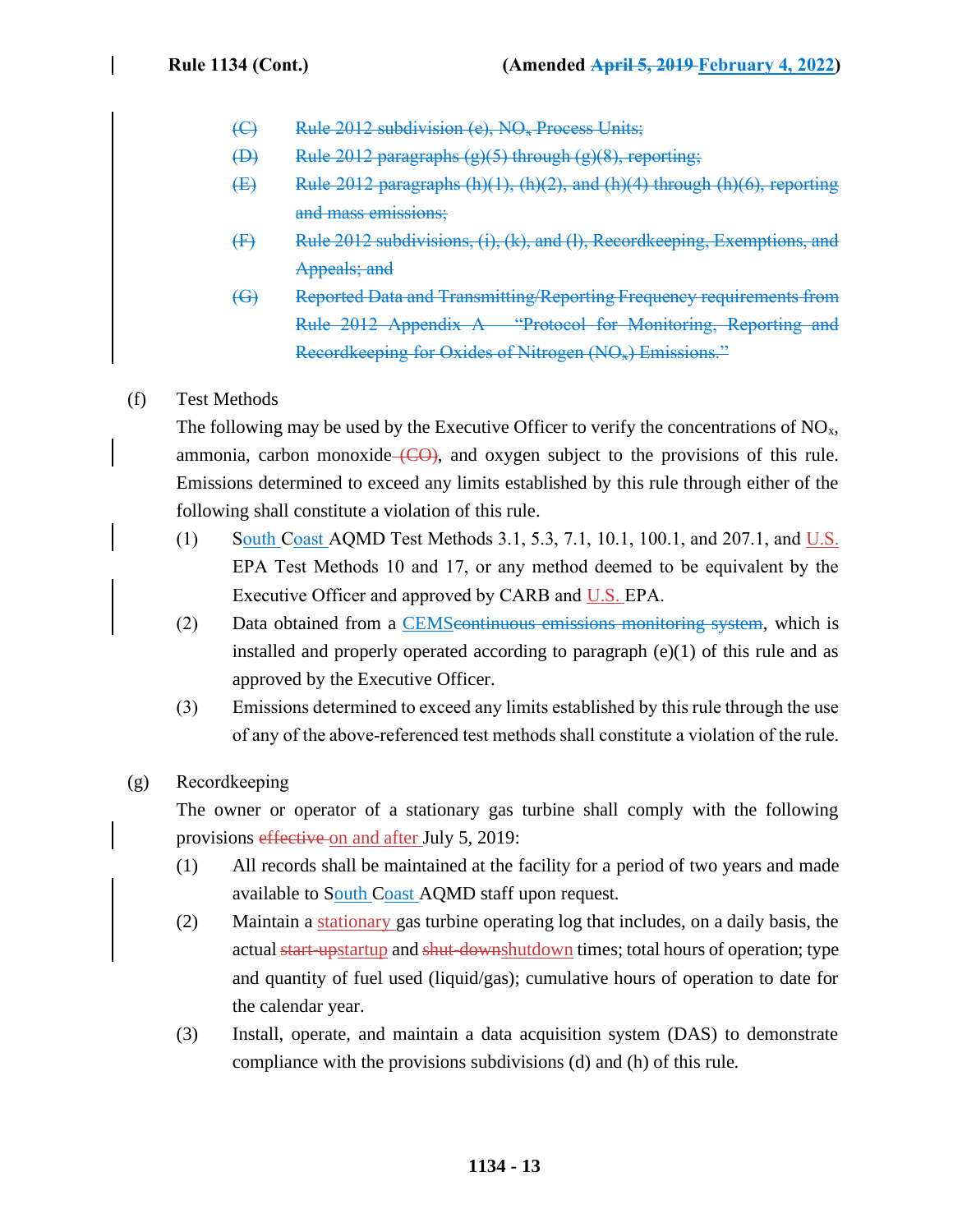- $(g)$  (4) The results of source tests shall be submitted to the South Coast AQMD in a form and manner as specified by the Executive Officer within 60 days after source testing is completed.
	- (5) Any person using an emission control system as a means of complying with this rule shall maintain daily records of system operation and maintenance which will demonstrate continuous operation and compliance of the emission control device during periods of emission producing activities.
- (h) Exemptions

The owner or operator seeking to qualify for any one of the following exemptions has the burden of proving their stationary gas turbine meets the applicable specified criteria.

- (1) All provisions of this rule shall not apply to the following:
	- (A) Laboratory gas turbines used in research and testing; and
	- (B) Gas turbines operated exclusively for firefighting and/or flood control; and-
	- (C) Gas turbines subject to:
		- (i) Rule 1109.1 Emissions of Oxides of Nitrogen for Petroleum Refineries and Related Operations;

(ii) Rule 1135 – Emissions of Oxides of Nitrogen from Electricity Generating Facilities;

(iii) Rule 1150.3 – Emissions of Oxides of Nitrogen from Combustion Equipment at Landfills; and

(iv) Rule 1179.1 – Emission Reductions from Combustion Equipment at Publicly Owned Treatment Works Facilities.

- (2) Emergency Standby Gas Turbines
	- (A) The owner or operator of an emergency standby gas turbine shall not be subject to subdivisions (d) and (e), and paragraphs  $(g)(3)$ ,  $(g)(4)$ , and (g)(5) for that turbine, provided that the owner or operator of the emergency standby gas turbine shall:
		- (i) Install and maintain in proper operation a non-resettable engine hour meter; and
		- (ii) Demonstrates less than 200 hours of operation per calendar year.
	- (B) If the hour-per-year limit is exceeded, the exemption shall be automatically and permanently withdrawn. The owner or operator of any stationary gas turbine exempt under subparagraph (h)(2)(A) shall: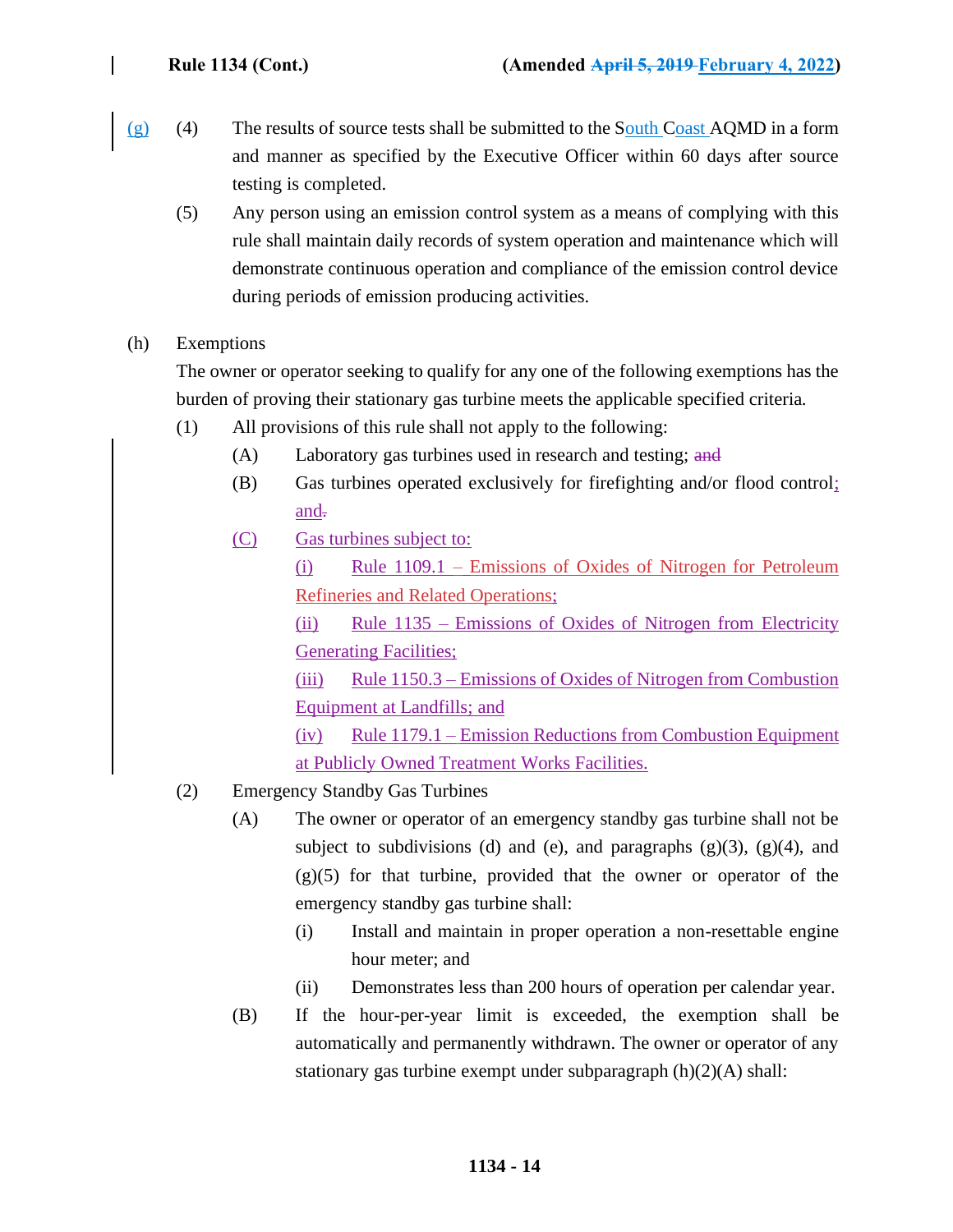- $(h)$  (2) (B) (i) Notify the Executive Officer within seven days of the date the hour-per-year limit is exceeded; and
	- (ii) Within 30 days after the date the hour-per-year limit is exceeded, submit a permit application for modification to equipment to meet the applicable compliance limit within 24 months of the date the hour-per-year limit is exceeded. Included with this permit application, the owner or operator shall submit an emission control plan including a schedule of increments of progress for the installation of the required control equipment. This plan and schedule shall be subject to the review and approval of the Executive Officer.
	- (3) Combined Cycle/Cogeneration Gas Turbines The owner or operator of a combined cycle/cogeneration gas turbine installed prior to April 5, 2019 shall not be subject to paragraph  $(d)(3)$  for that combined cycle/cogeneration gas turbine, provided that:
		- (A) The South Coast AQMD permit Permit to operate Operate as of April 5, 2019 includes a condition limiting the  $NO<sub>x</sub>$  concentration to 2.5 ppmv  $NO<sub>x</sub>$  at 15 % percent oxygen on a dry basis; and
		- (B) The  $NO<sub>x</sub>$  and ammonia limits, averaging times, and start-upstartup, shutdown, and tuning requirements specified on the South Coast AOMD permit Permit to operate Operate as of April 5, 2019 are retained.
	- (4) Low-Use
		- (A) The owner or operator of a stationary gas turbine installed prior to April 5, 2019 shall not be subject to subdivision (d) for that stationary gas turbine, provided that:
			- (i) The stationary gas turbine maintains an annual capacity factor of less than twenty-five percent each calendar year;
			- (ii) The stationary gas turbine maintains an annual capacity factor of less than ten percent averaged over three consecutive calendar years on a rolling basis;
			- (iii) The stationary gas turbine retains the  $NO<sub>x</sub>$  and ammonia limits, averaging times, and start-upstartup, shutdown, and tuning requirements specified on the SCAQMD permit Permit to operate Operate as of April 5, 2019;